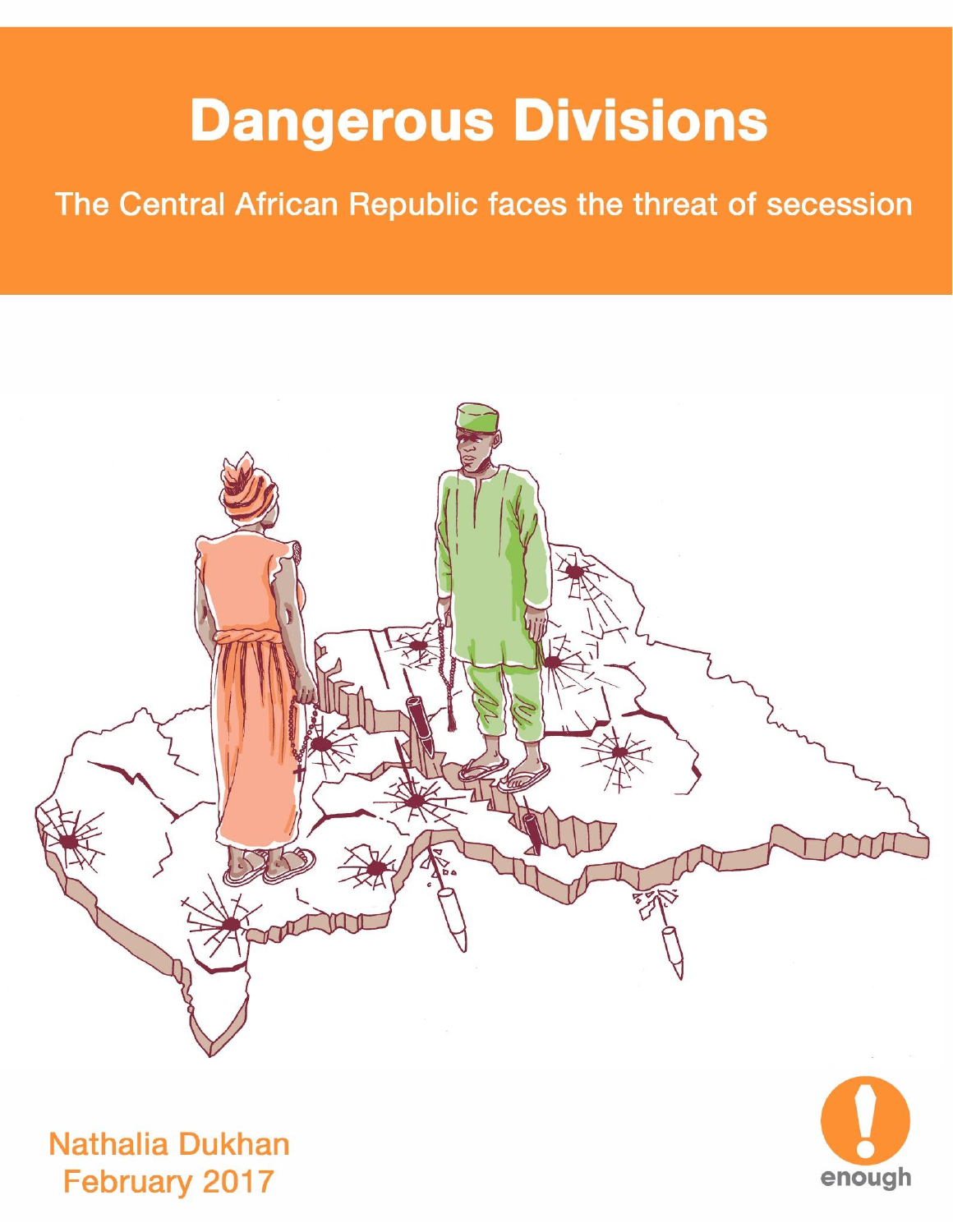

## Dangerous Divisions The Central African Republic faces the threat of secession

By Nathalia Dukhan February 2017

## Summary

The Central African Republic (CAR), a country that has seen more than four years of deep political crisis and unprecedented violence against civilians, is undergoing a process of de facto partition. In February 2014, then-U.N. Secretary-General Ban Ki-moon warned the international community that CAR was at risk of splitting apart, stating that, "[T]he situation continues to worsen. Both Muslims and Christians have been murdered and forced to flee their homes. The sectarian brutality is changing the country's demography. The de facto partition of the CAR is a distinct risk." Despite his warning, CAR did not escape this fate. In 2017, more than 14 armed groups compete for the control of the territory and its natural resource wealth.

These groups forcibly tax people in the areas under their control, effectively holding local populations hostage while turning the impoverished victims of violence into the funders and participants in a system that sustains the violence and persecution that is used against them. The armed groups' leaders use sectarian violence as a survival strategy, orchestrated to serve their political ambitions to rule and to defend personal economic interests. With no adequate steps taken to end the armed struggle and intercommunal divisions, there is a real danger that CAR's citizens will exist in a state of permanent war, which will have a much more severe and longer impact on a region that already faces multiple security challenges.

Of these 14 groups, four are factions formed by leaders who were previously part of the Séléka coalition that seized power in March 2013, and these four continue to pose the most significant threat to peace and to the country's overall unity. Séléka coalition leaders have persistently manipulated ideology to justify their existence. In 2013, they initially voiced political grievances towards the repressive system of ousted President Francois Bozizé. However, their motives quickly shifted to power and greed, as coup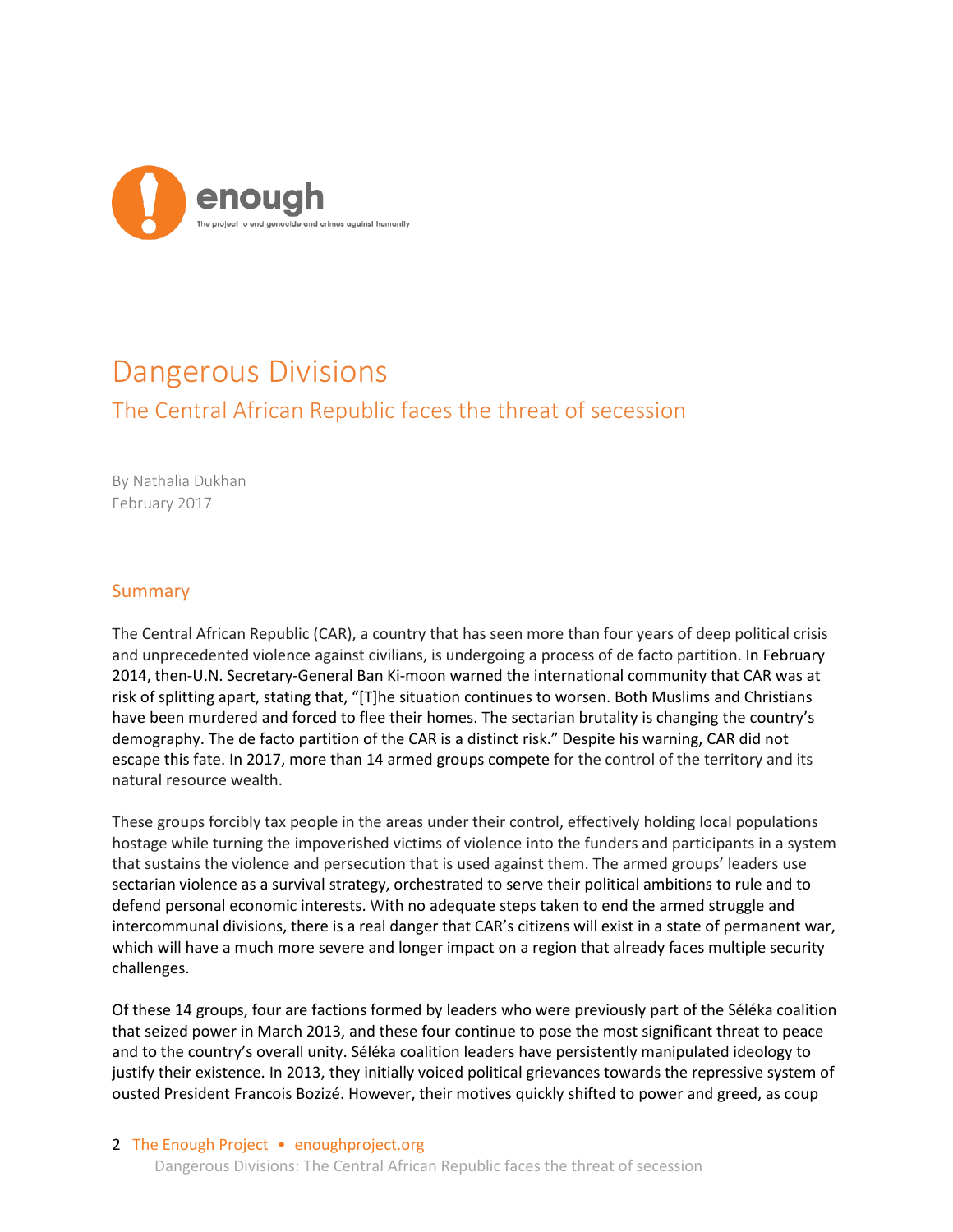leaders and participants reportedly proclaimed, "It's our turn now" to rule, upon taking Bangui. During their ten months in power, rampant atrocities and widespread financial crimes characterized the Séléka's predatory ruling system. The end of Séléka's rule, announced in January 2014, resulted in a retreat by the fighters to the east and north of the country, resulting in their taking control of almost 60 percent of CAR's territory.

Today, to generate popular support for their cause and build a semblance of legitimacy, Séléka's leaders coordinate acts of violence that motivate members of their ethnic group or religion to act against people of different ethnic groups or religions. The widespread violence has in turn created the perception that civilians need the protection of these armed leaders, who argue that protection requires partition and separation from the other groups. This climate of fear also contributes to the creation of conditions necessary for the recruitment of young people who have no other choice but to join the armed struggle.

The fact that different ethnic and religious communities have traditionally lived together in peace does not serve Séléka's true political interests and is a reason they deliberately stoke intercommunal violence. By ensuring their engineered threat of violence persists and that they maintain a permanent threat of a possible coup, leaders of the four Séléka factions have been negotiating for the rewards they seek: outright rule or at least a share of the leadership, military integration, attractive ministerial positions, and the maintenance of the de facto partition, all with the recognition of the international community and associated economic benefits.

Among the Séléka, one faction's enduring bid to rule has now taken the form of a push for official partition, which they justify and legitimize by the intercommunal and interreligious conflict they also stoke. Secession's lead proponent is the Popular Front for the Central African Renaissance (FPRC), which is led by rebel leader Nourredine Adam and Djotodia, who was CAR's president for almost ten months during Séléka's brief rule. Both men are subject to multilateral and U.S. sanctions. Since December 2013, FPRC leaders have repeatedly brandished the threat of secession and even attempted to create the Republic of Logone, or Dar El Kuti.

To strengthen the secession threat, Nourredine has tried, so far with limited success, to reunify the four Séléka factions, with the intention to establish the city of Bambari as the Republic of Dar El Kuti's new capital. However, the Union Pour la Paix en Centrafrique (UPC), led by Ali Darassa and in control of Bambari, has refused to join this call and opted for an independent position. This has resulted in recent fratricidal struggles between the UPC and the FPRC. However, if the four Séléka groups unite, their combined military power could pose an extremely serious challenge to the international community and the government, which would have to make a difficult decision: dismantle the Séléka by force, for which there is presently no inclination—particularly after the removal of French military forces—or negotiate with them, but with little hope that this would lead to a sustainable peace.

CAR ultimately needs a revived conflict-resolution effort and a peace process that tackles the root causes of violence while recognizing the need for more rigorous actions towards stopping the armed groups. The international community and the government must:

 Expand and strengthen the implementation of financial pressures, including sanctions, that target the interests and vulnerabilities of the armed groups as well as the businesses that support them, whether through targeted asset freezes or measures that inhibit investment in ventures benefitting armed groups.